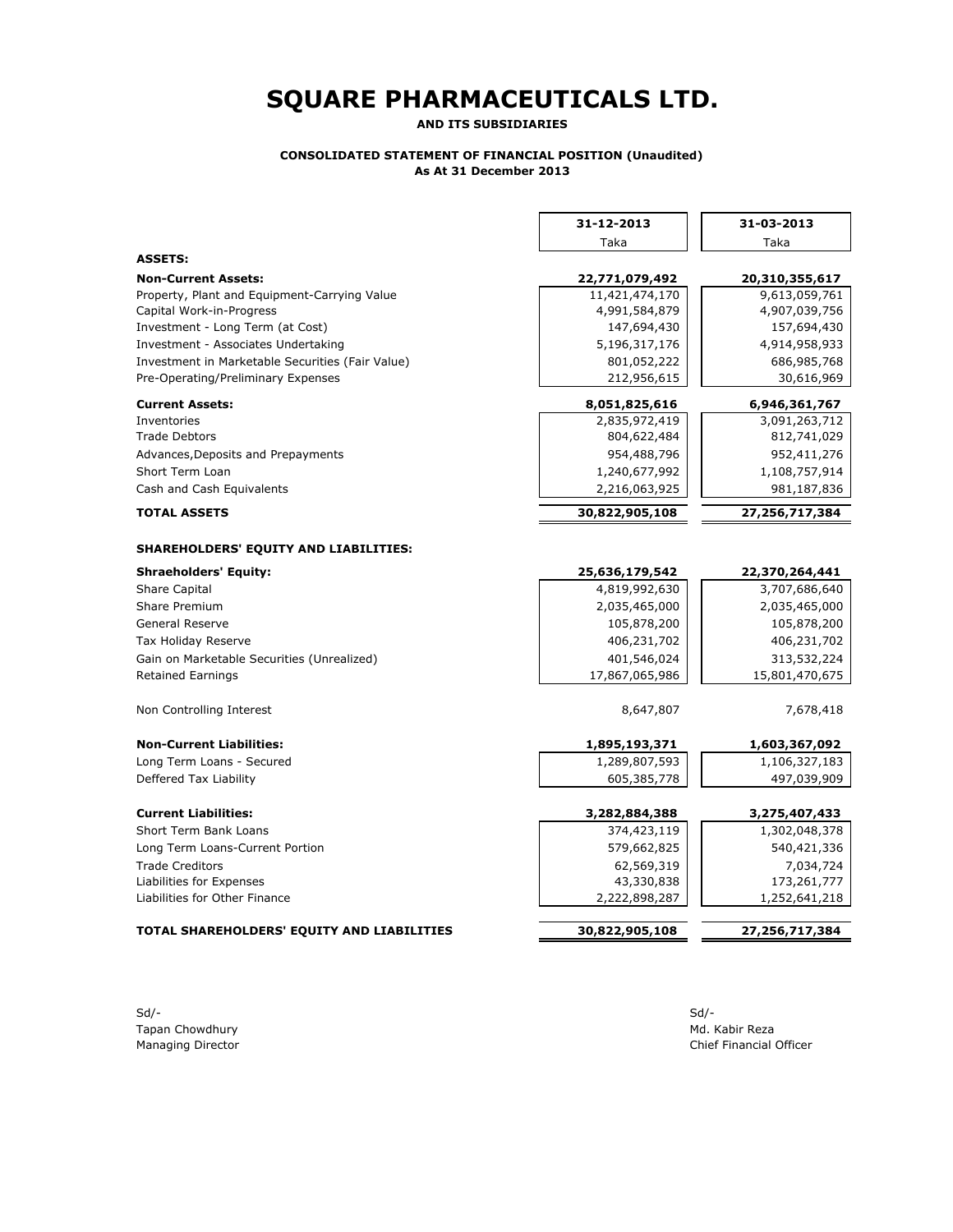**AND ITS SUBSIDIARIES**

#### **CONSOLIDATED STATEMENT OF COMPREHENSIVE INCOME (Unaudited) For the 3rd Quarter Ended 31 December 2013**

|                                                                                  | <b>Nine Months Ended</b>                  |                                           | <b>Third Quarter Ended</b>                |                                           |  |
|----------------------------------------------------------------------------------|-------------------------------------------|-------------------------------------------|-------------------------------------------|-------------------------------------------|--|
|                                                                                  | <b>April-December</b><br>2013<br>Taka     | <b>April-December</b><br>2012<br>Taka     | <b>October-December</b><br>2013<br>Taka   | <b>October-December</b><br>2012<br>Taka   |  |
| <b>GROSS TURNOVER</b>                                                            | 20,210,306,746                            | 16,954,856,854                            | 6,946,968,912                             | 6,136,706,226                             |  |
| Less: Value Added Tax                                                            | 2,733,689,424                             | 2,293,822,988                             | 921,873,261                               | 824,948,476                               |  |
| <b>NET TURNOVER</b>                                                              | 17,476,617,322                            | 14,661,033,866                            | 6,025,095,651                             | 5,311,757,750                             |  |
| Cost of Goods Sold                                                               | (8,936,180,994)                           | (7,738,910,281)                           | (3,082,425,660)                           | (2,878,314,309)                           |  |
| <b>GROSS PROFIT</b>                                                              | 8,540,436,328                             | 6,922,123,585                             | 2,942,669,991                             | 2,433,443,441                             |  |
| <b>OPERATING EXPENSES:</b>                                                       | (3,530,221,248)                           | (3, 158, 205, 172)                        | (1,068,082,853)                           | (1,074,600,422)                           |  |
| Selling & Distribution Expenses                                                  | (2,728,596,914)                           | (2,301,016,212)                           | (842, 150, 476)                           | (791, 633, 645)                           |  |
| <b>Administrative Expenses</b>                                                   | (656, 948, 862)                           | (577, 504, 244)                           | (196, 886, 059)                           | (210, 766, 719)                           |  |
| <b>Financial Expenses</b>                                                        | (144, 675, 472)                           | (279, 684, 716)                           | (29,046,318)                              | (72, 200, 058)                            |  |
| <b>PROFIT FROM OPERATIONS</b>                                                    | 5,010,215,080                             | 3,763,918,413                             | 1,874,587,138                             | 1,358,843,019                             |  |
| Other Income                                                                     | 182,386,335                               | 299,516,904                               | 63,004,266                                | 153,931,582                               |  |
| <b>PROFIT BEFORE WPPF</b>                                                        | 5,192,601,415                             | 4,063,435,317                             | 1,937,591,404                             | 1,512,774,601                             |  |
| Allocation for WPPF                                                              | (252, 101, 425)                           | (196, 898, 277)                           | (92, 509, 114)                            | (72,036,664)                              |  |
| PROFIT BEFORE TAX                                                                | 4,940,499,990                             | 3,866,537,040                             | 1,845,082,290                             | 1,440,737,937                             |  |
| Provision for Income Tax                                                         | (1, 254, 148, 538)                        | (976, 553, 010)                           | (460, 526, 715)                           | (357, 641, 442)                           |  |
| Provision for Deferred Income Tax                                                | (108, 345, 869)                           |                                           | (99, 102, 644)                            |                                           |  |
| <b>PROFIT AFTER TAX</b>                                                          | 3,578,005,583                             | 2,889,984,030                             | 1,285,452,931                             | 1,083,096,495                             |  |
| Profit/(Loss) from Associate Undertakings<br><b>PROFIT AFTER TAX</b>             | 527,786,767<br>4,105,792,350              | 356,001,842<br>3,245,985,872              | 304,210,005<br>1,589,662,936              | 111,572,664<br>1,194,669,159              |  |
| Other Comprehensive Income:<br>Gain/(Loss) on Marketable Securities (Unrealized) | 88,013,800                                | (81, 421, 710)                            | 64,060,956                                | (88, 741, 245)                            |  |
| TOTAL COMPREHENSIVE INCOME FOR THE PERIOD                                        | 4,193,806,150                             | 3,164,564,162                             | 1,653,723,892                             | 1,105,927,914                             |  |
| Profit Attributable to:<br>Owners of the Company<br>Non Controlling Interest     | 4,104,822,961<br>969,389<br>4,105,792,350 | 3,245,103,921<br>881,951<br>3,245,985,872 | 1,589,335,953<br>326,983<br>1,589,662,936 | 1,194,340,755<br>328,404<br>1,194,669,159 |  |
| Total Comprehensive Income Attibutable to:                                       |                                           |                                           |                                           |                                           |  |
| Owners of the Company                                                            | 4,192,836,761                             | 3,163,682,211                             | 1,653,396,909                             | 1,105,599,510                             |  |
| Non Controlling Interest                                                         | 969,389                                   | 881,951                                   | 326,983                                   | 328,404                                   |  |
|                                                                                  | 4,193,806,150                             | 3,164,564,162                             | 1,653,723,892                             | 1,105,927,914                             |  |
| Earnings Per Share (EPS)                                                         | 8.52                                      | 6.73                                      | 3.30                                      | 2.48                                      |  |
| Number of Shares used to compute EPS                                             | 481,999,263                               | 481,999,263                               | 481,999,263                               | 481,999,263                               |  |

Sd/- Sd/- Tapan Chowdhury **Multiplier and Chowdhury Chomos Chowdhury** Multiplier and Multiplier and Multiplier and Multiplier<br>Managing Director **Multiplier and Multiplier and Multiplier and Multiplier and Multiplier and Multiplier a**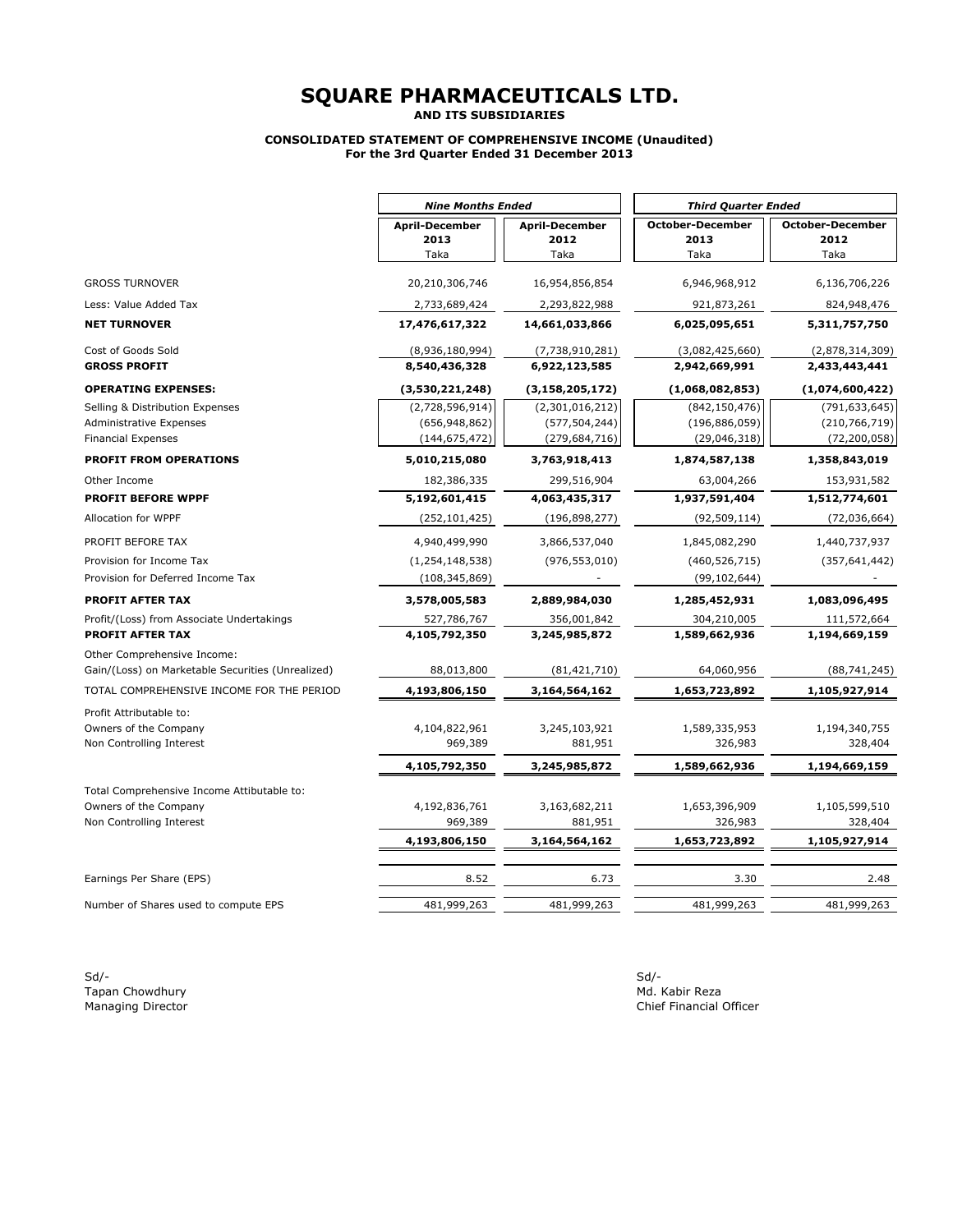#### **SQUARE PHARMACEUTICALS LTD. AND ITS SUBSIDIARIES**

**CONSOLIDATED STATEMENT OF CHANGES IN EQUITY (Unaudited) For the 3rd Quarter Ended 31 December 2013**

|                                       | Share         | Share         | General     | Tax Holiday | Gain on Marketable      | Retained           | Non Controlling | Total           |
|---------------------------------------|---------------|---------------|-------------|-------------|-------------------------|--------------------|-----------------|-----------------|
|                                       | Capital       | Premium       | Reserve     | Reserve     | Securities (Unrealized) | Earnings           | Interest        |                 |
|                                       | (Taka)        | (Taka)        | (Taka)      | (Taka)      | (Taka)                  | (Taka)             | (Taka)          | (Taka)          |
| At 31 March 2013                      | 3,707,686,640 | 2,035,465,000 | 105,878,200 | 406,231,702 | 313,532,224             | 15,801,470,675     | 7,678,418       | 22,377,942,859  |
| Total Comprehensive Income (Apr'13-De |               |               |             |             | 88,013,800              | 4,104,822,961      | 969,389         | 4,193,806,150   |
| Cash Dividend (2012-2013)             |               |               |             |             |                         | (926, 921, 660)    |                 | (926, 921, 660) |
| Stock Dividend (2012-2013)            | 1,112,305,990 |               |             |             |                         | (1, 112, 305, 990) |                 |                 |
| At 31 December 2013                   | 4,819,992,630 | 2,035,465,000 | 105,878,200 | 406,231,702 | 401,546,024             | 17,867,065,986     | 8,647,807       | 25,644,827,349  |
| At 31 December 2012                   | 3,707,686,640 | 2,035,465,000 | 105,878,200 | 406,231,702 | 339,284,555             | 14,918,786,480     | 7,076,240       | 21,520,408,817  |

Sd/- Sd/- Sd/-<br>Tapan Chowdhury Md. Kabir Reza<br>Managing Director Managing Director Md. Kabir Reza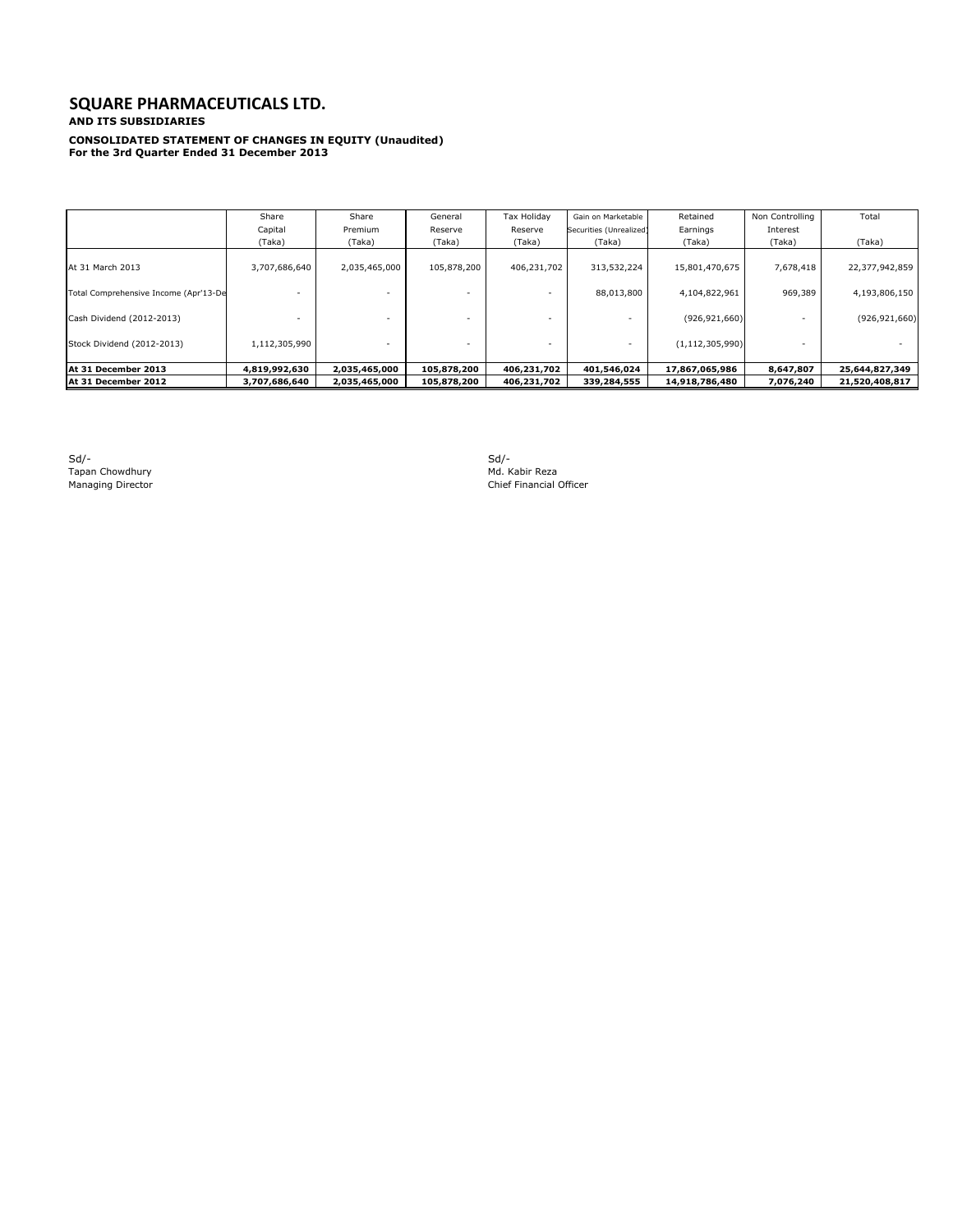**AND ITS SUBSIDIARIES**

### **CONSOLIDATED STATEMENT OF CASH FLOWS (Unaudited) For the 3rd Quarter Ended 31 December 2013**

|                                              | <b>April-December</b> | <b>April-December</b> |
|----------------------------------------------|-----------------------|-----------------------|
|                                              | 2013                  | 2012                  |
|                                              | Taka                  | Taka                  |
| <b>Cash Flows From Operating Activities:</b> |                       |                       |
| <b>RECEIPTS:</b>                             |                       |                       |
| <b>Collections from Sales</b>                | 20,198,795,496        | 16,735,803,185        |
| Others                                       | 46,473,260            | 61,203,301            |
|                                              | 20,245,268,756        | 16,797,006,486        |
| <b>PAYMENTS:</b>                             |                       |                       |
| Purchase of Raw and Packing Materials        | 6,552,303,425         | 5,508,817,077         |
| Manufacturing and Operating Expenses         | 4,094,383,847         | 4,042,978,324         |
| Value Added Tax                              | 2,733,689,424         | 2,293,822,988         |
| <b>Financial Expenses</b>                    | 144,675,472           | 279,684,716           |
| Income Tax                                   | 932,535,941           | 782,282,178           |
| Workers Profit Participation Fund            | 121,875,843           | 133,887,098           |
| Others                                       |                       | 7,317,625             |
|                                              | 14,579,463,952        | 13,048,790,006        |
| Net cash provided by operating activities    | 5,665,804,804         | 3,748,216,480         |
| <b>Cash Flows From Investing Activities:</b> |                       |                       |
| Purchase of Fixed Assets                     | (908, 085, 450)       | (1,260,856,086)       |
| Capital Work-in-Progress                     | (1,858,140,373)       | (2, 274, 118, 023)    |
| Preoperating Expenses                        | (182, 339, 646)       | (6, 196, 632)         |
| Investment                                   | 140,546,117           | 314,812,639           |
| Short Term Loan                              | (131, 920, 078)       | 866,506,103           |
| <b>Interest Received</b>                     | 116,893,299           | 129,038,470           |
| Dividend Received                            | 123,942,435           | 72,803,279            |
| Net cash used in investing activities        | (2,699,103,696)       | (2, 158, 010, 250)    |
| <b>Cash Flows From Financing Activities:</b> |                       |                       |
| Long Term Loan Received                      | 566,524,160           | 458,242,049           |
| Long Term Loan Repaid                        | (343,802,260)         | (311, 405, 380)       |
| Short Term Bank Loan Increase/(Decrease)     | (927, 625, 259)       | (754, 203, 653)       |
| Dividend Paid                                | (926, 921, 660)       | (662,086,900)         |
| Net cash provided by financing activities    | (1,631,825,019)       | (1, 269, 453, 884)    |
| Increase in Cash and Cash Equivalents        | 1,334,876,089         | 320,752,346           |
| Cash and Cash Equivalents at the Opening     | 981,187,836           | 747,628,997           |
| Cash and Cash Equivalents at the Closing     | 2,316,063,925         | 1,068,381,343         |
|                                              |                       |                       |

Sd/- Sd/- Tapan Chowdhury **Mathematic Community** Md. Kabir Reza

Managing Director **Chief Financial Officer** Chief Financial Officer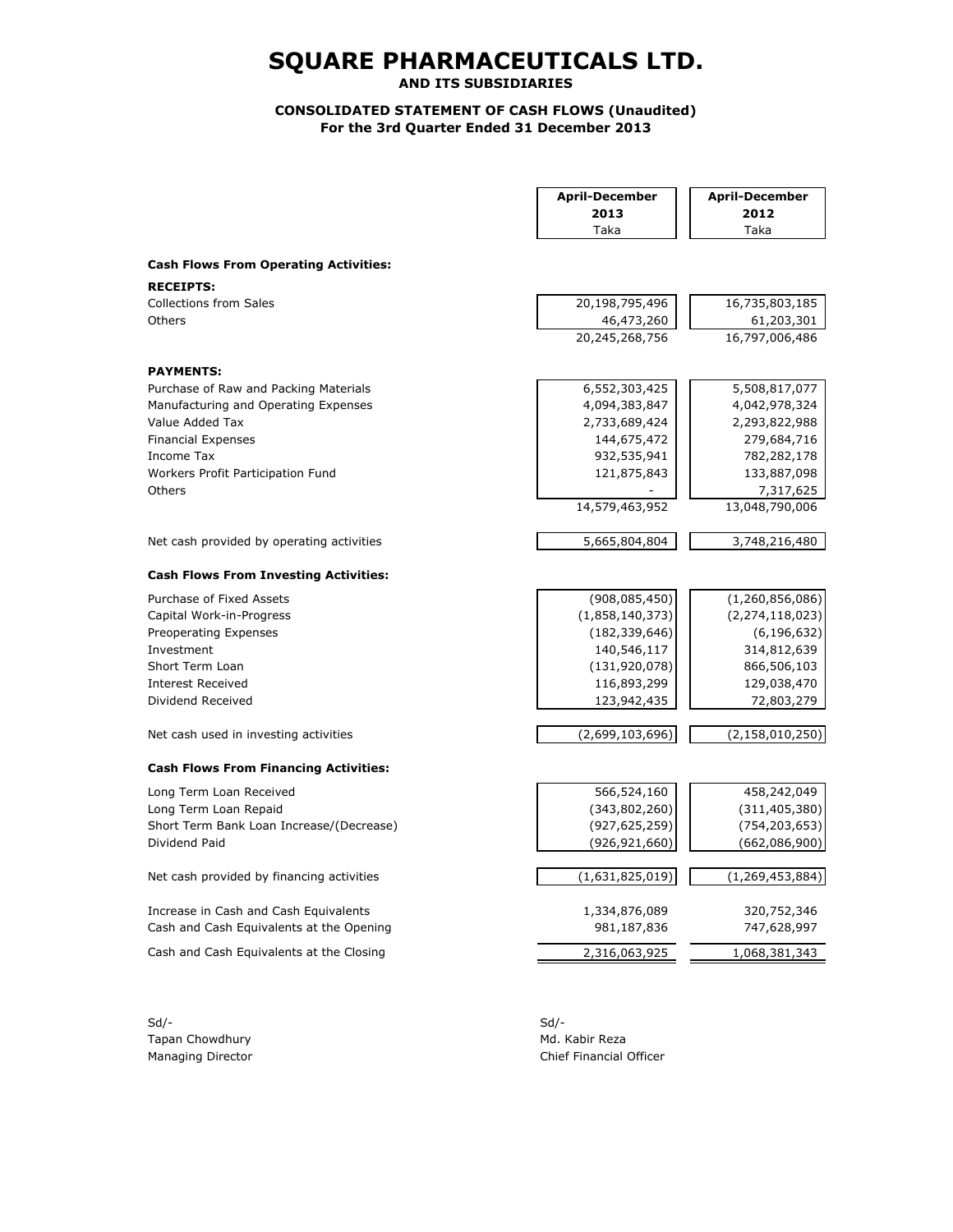#### **STATEMENT OF FINANCIAL POSITION (Unaudited)**

As at 31 December 2013

|                                                              | 31-12-2013                     | 31-03-2013                   |
|--------------------------------------------------------------|--------------------------------|------------------------------|
|                                                              | Taka                           | Taka                         |
| <b>ASSETS:</b>                                               |                                |                              |
|                                                              |                                |                              |
| <b>Non-Current Assets:</b>                                   | 18,614,642,625                 | 17,450,947,962               |
| Property, Plant and Equipment-Carrying Value                 | 11,216,010,849                 | 9,322,186,497                |
| Capital Work-in-Progress<br>Investment - Long Term (at Cost) | 3,037,142,163                  | 3,718,326,254                |
| Investment in Marketable Securities (Fair Value)             | 3,661,121,331<br>700,368,282   | 3,821,121,331<br>589,313,880 |
|                                                              |                                |                              |
| <b>Current Assets:</b>                                       | 7,780,332,467                  | 5,996,697,544                |
| Inventories                                                  | 2,432,201,837                  | 2,503,683,240                |
| <b>Trade Debtors</b>                                         | 787,626,427                    | 800,974,912                  |
| Advances, Deposits and Prepayments                           | 577,563,884                    | 650,380,369                  |
| Short Term Loan<br>Cash and Cash Equivalents                 | 1,848,943,476<br>2,133,996,843 | 1,109,251,152<br>932,407,871 |
|                                                              |                                |                              |
| <b>TOTAL ASSETS</b>                                          | 26,394,975,092                 | 23,447,645,506               |
|                                                              |                                |                              |
| SHAREHOLDERS' EQUITY AND LIABILITIES:                        |                                |                              |
| <b>Shraeholders' Equity:</b>                                 | 21,497,206,999                 | 18,844,746,184               |
| <b>Share Capital</b>                                         | 4,819,992,630                  | 3,707,686,640                |
| Share Premium                                                | 2,035,465,000                  | 2,035,465,000                |
| <b>General Reserve</b>                                       | 105,878,200                    | 105,878,200                  |
| Gain on Marketable Securities (Unrealized)                   | 382,947,233                    | 297,945,485                  |
| <b>Retained Earnings</b>                                     | 14,152,923,936                 | 12,697,770,859               |
|                                                              |                                |                              |
| <b>Non-Current Liabilities:</b>                              | 778,808,006                    | 810,461,067                  |
| Long Term Loans - Secured                                    | 173,422,228                    | 313,421,158                  |
| Deffered Tax Liability                                       | 605,385,778                    | 497,039,909                  |
|                                                              |                                |                              |
| <b>Current Liabilities:</b>                                  | 4,118,960,087                  | 3,792,438,255                |
| Short Term Bank Loans                                        | 283,366,889                    | 1,112,694,131                |
| Long Term Loans - Current Portion                            | 326,335,234                    | 511,504,034                  |
| <b>Trade Creditors</b>                                       | 1,526,187,149                  | 1,086,097,881                |
| Liabilities for Expenses                                     | 43,330,838                     | 109,604,834                  |
| Liabilities for Other Finance                                | 1,939,739,977                  | 972,537,375                  |
|                                                              |                                |                              |
| TOTAL SHAREHOLDERS' EQUITY AND LIABILITIES                   | 26,394,975,092                 | 23,447,645,506               |
|                                                              |                                |                              |
|                                                              |                                |                              |

Sd/- Sd/- Tapan Chowdhury Md. Kabir Reza

Sd/-<br>Md. Kabir Reza<br>Chief Financial Officer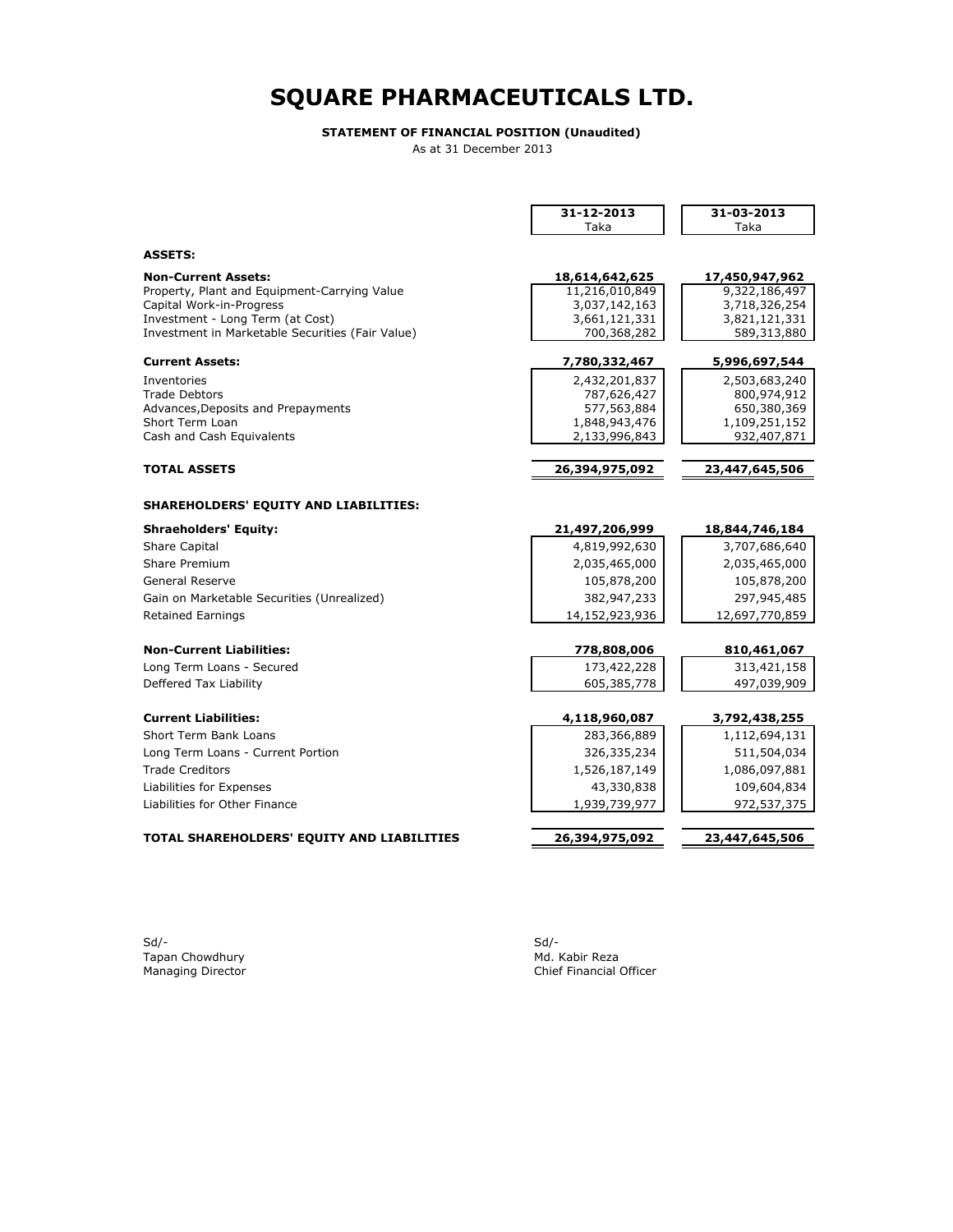#### **STATEMENT OF COMPREHENSIVE INCOME (Unaudited)**

For the 3rd Quarter Ended 31 December 2013

|                                                   | <b>Nine Months Ended</b>        |                                 | Third Quarter Ended          |                              |  |
|---------------------------------------------------|---------------------------------|---------------------------------|------------------------------|------------------------------|--|
|                                                   | <b>April-December</b>           | <b>April-December</b>           | <b>October-December</b>      | <b>October-December</b>      |  |
|                                                   | 2013<br>Taka                    | 2012<br>Taka                    | 2013<br>Taka                 | 2012<br>Taka                 |  |
|                                                   |                                 |                                 |                              |                              |  |
| <b>GROSS TURNOVER</b><br>Less: Value Added Tax    | 18,283,475,572<br>2,458,527,635 | 15,237,219,255<br>2,047,564,897 | 6,258,073,216<br>823,163,646 | 5,557,810,038<br>741,183,631 |  |
|                                                   | 15,824,947,937                  | 13,189,654,358                  | 5,434,909,570                | 4,816,626,407                |  |
| <b>NET TURNOVER</b>                               |                                 |                                 |                              |                              |  |
| COST OF GOODS SOLD                                | (8,047,115,585)                 | (6,936,564,253)                 | (2,740,641,591)              | (2,616,476,758)              |  |
| <b>GROSS PROFIT</b>                               | 7,777,832,352                   | 6,253,090,105                   | 2,694,267,979                | 2,200,149,649                |  |
| <b>OPERATING EXPENSES:</b>                        | (3,374,088,386)                 | (3,037,202,671)                 | (1,032,151,372)              | (1,037,216,356)              |  |
| Selling & Distribution Expenses                   | (2,619,197,111)                 | (2,208,970,515)                 | (809, 782, 754)              | (761, 250, 736)              |  |
| Administative Expenses                            | (617, 791, 883)                 | (573, 620, 476)                 | (194, 893, 415)              | (209, 629, 157)              |  |
| <b>Financial Expenses</b>                         | (137,099,392)                   | (254, 611, 680)                 | (27, 475, 203)               | (66, 336, 463)               |  |
| <b>PROFIT FROM OPERATIONS</b>                     | 4,403,743,966                   | 3,215,887,434                   | 1,662,116,607                | 1,162,933,293                |  |
| Other Income                                      | 579,328,295                     | 635,975,870                     | 175,652,360                  | 244,465,616                  |  |
| <b>PROFIT BEFORE WPPF</b>                         | 4,983,072,261                   | 3,851,863,304                   | 1,837,768,967                | 1,407,398,909                |  |
| Allocation for WPPF                               | (237, 289, 155)                 | (183, 422, 062)                 | (87, 512, 808)               | (67,018,996)                 |  |
| <b>PROFIT BEFORE TAX</b>                          | 4,745,783,106                   | 3,668,441,242                   | 1,750,256,159                | 1,340,379,913                |  |
| Provision for Income Tax                          | (1, 143, 056, 510)              | (875, 481, 396)                 | (423,054,416)                | (320,008,927)                |  |
| Provision for Deferred Income Tax                 | (108, 345, 869)                 |                                 | (99, 102, 644)               |                              |  |
| <b>PROFIT AFTER TAX</b>                           | 3,494,380,727                   | 2,792,959,846                   | 1,228,099,099                | 1,020,370,986                |  |
| Other Comprehensive Income:                       |                                 |                                 |                              |                              |  |
| Gain/(Loss) on Marketable Securities (Unrealized) | 85,001,748                      | (79,098,713)                    | 65,184,698                   | (90, 180, 152)               |  |
| TOTAL COMPREHENSIVE INCOME FOR THE PERIOD         | 3,579,382,475                   | 2,713,861,133                   | 1,293,283,797                | 930,190,834                  |  |
| <b>Earnings Per Share (EPS)</b>                   | 7.25                            | 5.79                            | 2.55                         | 2.12                         |  |
| Number of Shares used to compute EPS              | 481,999,263                     | 481,999,263                     | 481,999,263                  | 481,999,263                  |  |

Sd/- Sd/- Tapan Chowdhury **Music Chomos Chomos Chomos Chomos Chomos Chomos Chomos Chomos Chomos Chomos Chomos Chomos Chomos Chomos Chomos Chief Financial (<br>
Managing Director Chief Financial (Chief Financial (Chief Financial (Chief**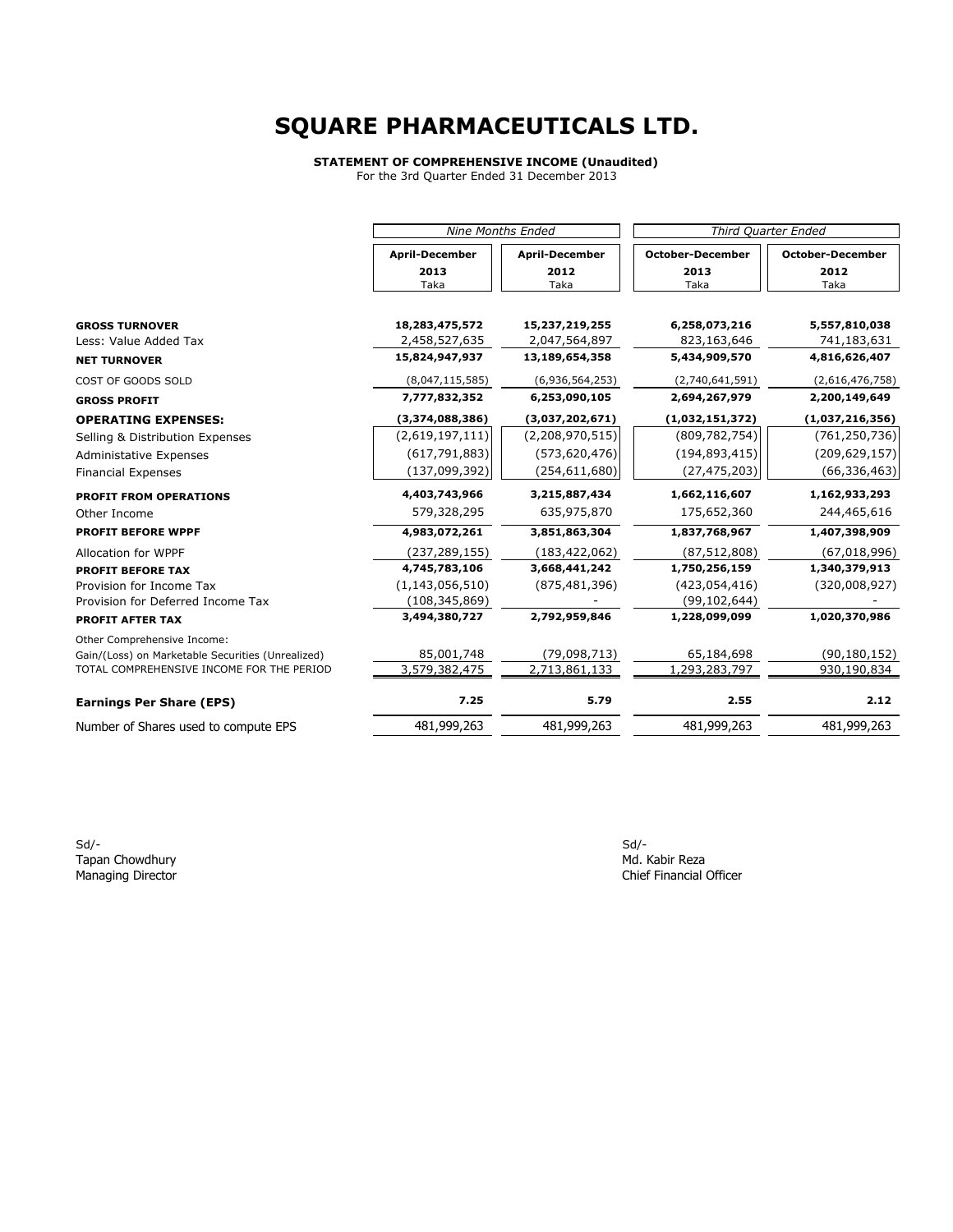**STATEMENT OF CHANGES IN EQUITY (Unaudited)**

For the 3rd Quarter Ended 31 December 2013

|                                            | Share         | Share         | General     | Gain on Marketable      | Retained           |                 |
|--------------------------------------------|---------------|---------------|-------------|-------------------------|--------------------|-----------------|
|                                            | Capital       | Premium       | Reserve     | Securities (Unrealized) | Earnings           | Total           |
|                                            | (Taka)        | (Taka)        | (Taka)      | (Taka)                  | (Taka)             | (Taka)          |
| At 31 March 2013                           | 3,707,686,640 | 2,035,465,000 | 105,878,200 | 297,945,485             | 12,697,770,859     | 18,844,746,184  |
| Total Comprehensive Income (Apr'13-Dec'13) |               |               |             | 85,001,748              | 3,494,380,727      | 3,579,382,475   |
| Cash Dividend (2012-2013)                  |               |               |             |                         | (926, 921, 660)    | (926, 921, 660) |
| Stock Dividend (2012-2013)                 | 1,112,305,990 |               |             | ٠                       | (1, 112, 305, 990) |                 |
| At 31 December 2013                        | 4,819,992,630 | 2,035,465,000 | 105,878,200 | 382,947,233             | 14,152,923,936     | 21,497,206,999  |
| At 31 December 2012                        | 3,707,686,640 | 2,035,465,000 | 105,878,200 | 320,322,726             | 12,149,305,922     | 18,318,658,488  |

Sd/- Sd/- Tapan Chowdhury Md. Kabir Reza